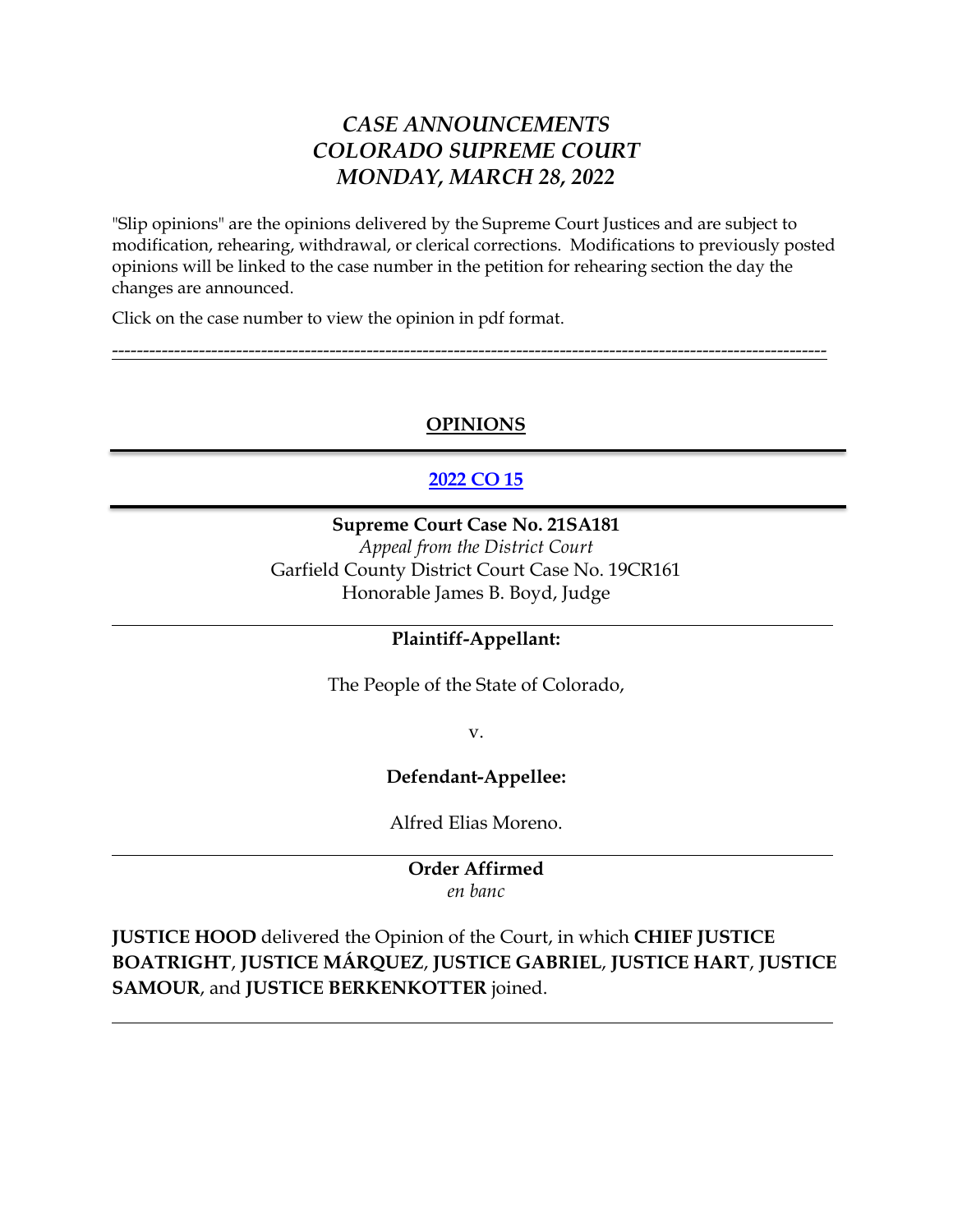### *COLORADO SUPREME COURT CASE ANNOUNCEMENTS*

### **GRANTED PETITIONS FOR WRIT OF CERTIORARI**

-------------------------------------------------------------------------------------------------------------------

## **No. 21SC505, Court of Appeals Case No. 17CA2058**

### **Petitioner:**

The People of the State of Colorado, v. **Respondent:** Theodore Israel Madrid.

Petition for Writ of Certiorari GRANTED. EN BANC. JUSTICE SAMOUR does not participate.

Whether a trial court, when conducting remand proceedings under *Batson v. Kentucky*, 476 U.S. 79 (1986), and *People v. Rodriguez*, 2015 CO 55, may consider additional evidence necessary to complete each step of the *Batson* analysis.

# --------------------------------------------------------------------------------------------------------------------- **No. 21SC564, Court of Appeals Case No. 17CA1910 Petitioner:** Cristobal Fernando Garcia,

v.

# **Respondent:**

The People of the State of Colorado.

Petition for Writ of Certiorari GRANTED. EN BANC.

Whether, as a matter of first impression, the jury must receive an instruction defining the "universal malice" element of extreme indifference murder.

DENIED AS TO ALL OTHER ISSUES.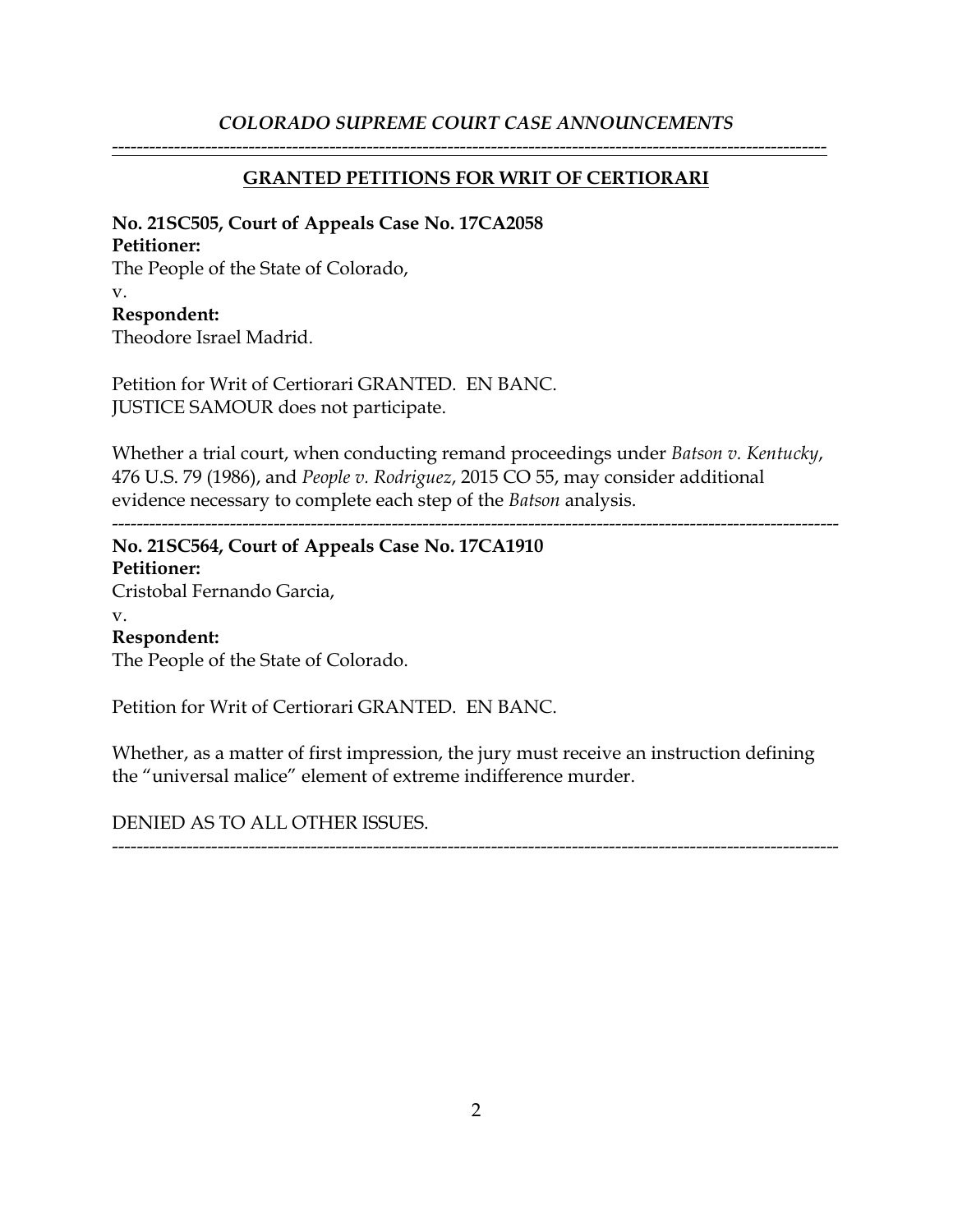### *COLORADO SUPREME COURT CASE ANNOUNCEMENTS*

#### **DENIED PETITIONS FOR WRIT OF CERTIORARI**

-------------------------------------------------------------------------------------------------------------------

## **No. 21SC372, Court of Appeals Case No. 18CA1139 Petitioner/Cross-Respondent:** Eric William Grant, v. **Respondent/Cross-Petitioner:** The People of the State of Colorado.

Petition and Cross-Petition for Writ of Certiorari DENIED. EN BANC.

JUSTICE HOOD and JUSTICE GABRIEL would grant as to the following issue:

Whether the court of appeals erred when it held that the trial court's remedy of a suppression hearing was adequate to cure the prejudice to the defense from the prosecution's untimely disclosure, on the seventh day of trial, of an inculpatory statement Petitioner made to police several months before trial.

---------------------------------------------------------------------------------------------------------------------

# **No. 21SC588, Court of Appeals Case No. 20CA1475**

**Petitioner:** Timothy Browne, v.

#### **Respondents:**

Industrial Claim Appeals Office of the State of Colorado and City of Colorado Springs, Colorado.

Petition for Writ of Certiorari DENIED. EN BANC. JUSTICE HOOD and JUSTICE GABRIEL do not participate.

---------------------------------------------------------------------------------------------------------------------

## **No. 21SC710, Court of Appeals Case No. 18CA919**

#### **Petitioner:**

Salvador Madera-Reyes,

#### v.

#### **Respondent:**

The People of the State of Colorado.

Petition for Writ of Certiorari DENIED. EN BANC.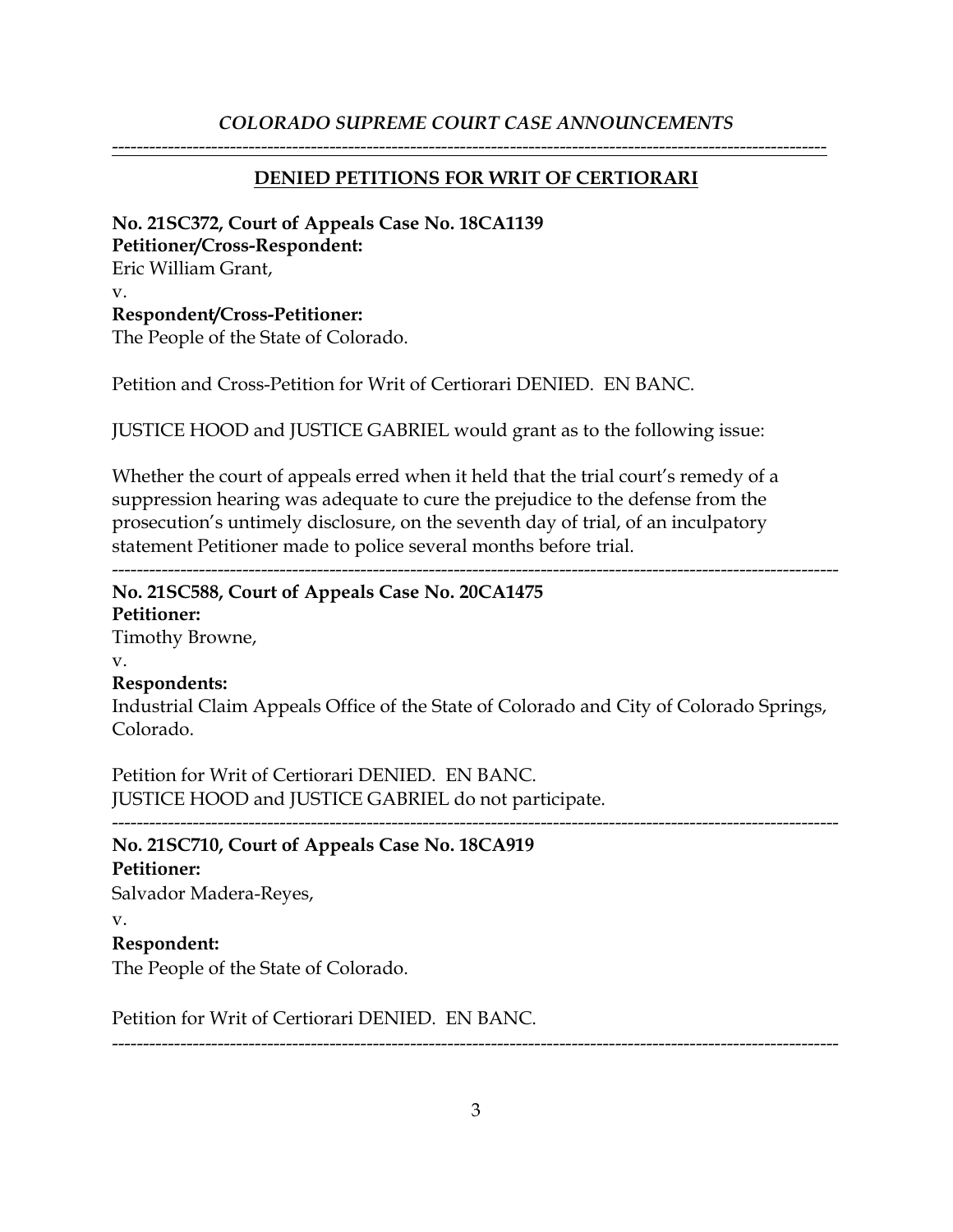#### *COLORADO SUPREME COURT CASE ANNOUNCEMENTS*

-------------------------------------------------------------------------------------------------------------------

#### **No. 21SC820, Court of Appeals Case No. 18CA488 Petitioner/Cross-Respondent:**

James Anthony Draper, v. **Respondent/Cross-Petitioner:**

The People of the State of Colorado.

Petition and Cross-Petition for Writ of Certiorari DENIED. EN BANC.

**No. 21SC851, Court of Appeals Case No. 18CA658 Petitioner:** Rene Jean Moroe, v. **Respondent:** The People of the State of Colorado.

Petition for Writ of Certiorari DENIED. EN BANC.

---------------------------------------------------------------------------------------------------------------------

---------------------------------------------------------------------------------------------------------------------

# **No. 21SC858, Court of Appeals Case No. 18CA795 Petitioner:** Leyonte Chandler, v. **Respondent:** The People of the State of Colorado.

Petition for Writ of Certiorari DENIED. EN BANC.

---------------------------------------------------------------------------------------------------------------------

**No. 21SC859, Adams County District Court Case No. 21CV3091 Petitioner:** Rodrigo Perez-Rodriguez, v. **Respondent:** The People of the State of Colorado.

Petition for Writ of Certiorari DENIED. EN BANC.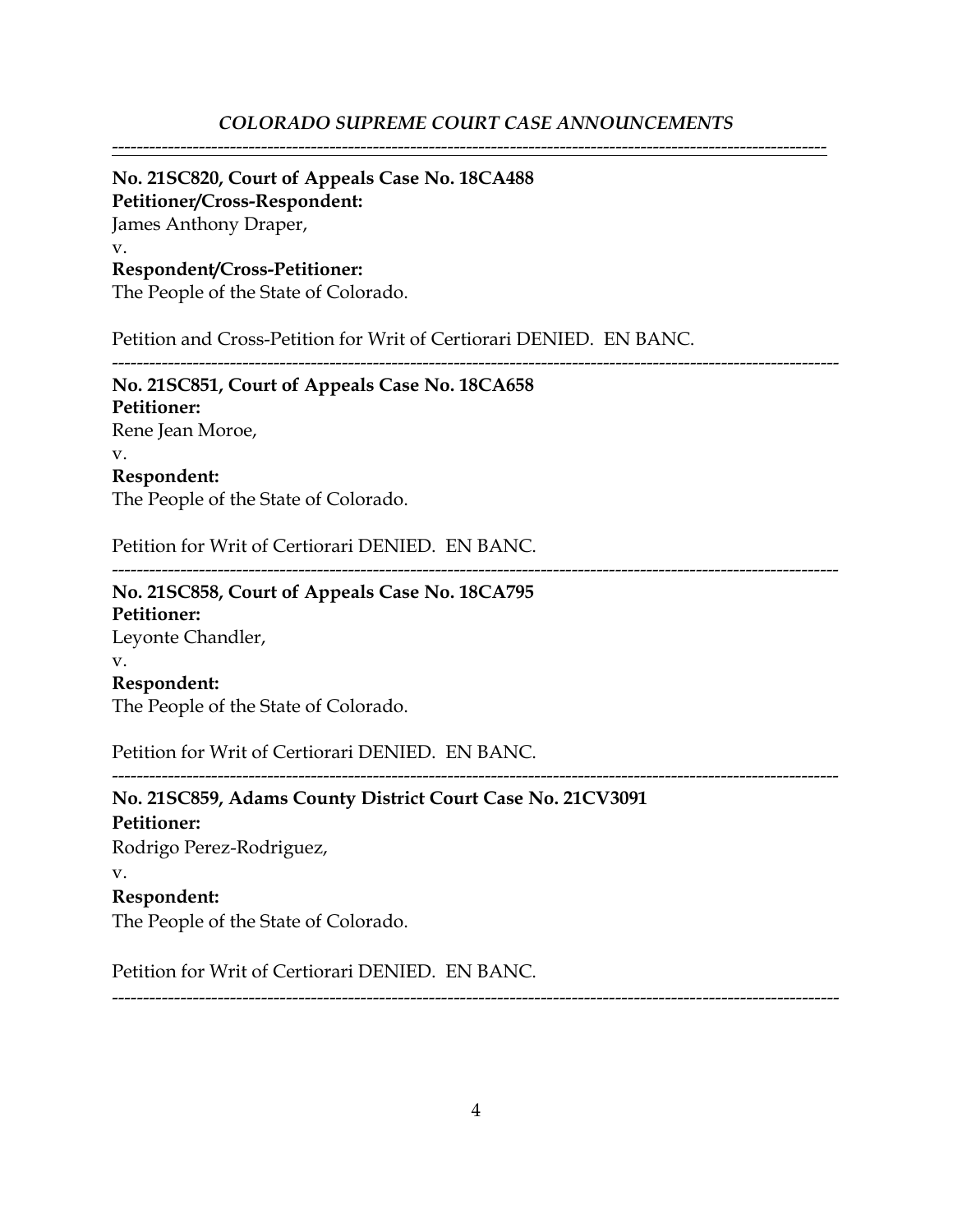-------------------------------------------------------------------------------------------------------------------

# **No. 21SC860, Adams County District Court Case No. 21CV30640**

**Petitioner:** Kyle Burroughs Kraakevik, v.

# **Respondent:**

The People of the State of Colorado.

Petition for Writ of Certiorari DENIED. EN BANC.

---------------------------------------------------------------------------------------------------------------------

#### **No. 21SC861, Court of Appeals Case No. 18CA2058 Petitioner:**

Kevin Lee McClearen,

#### v.

**Respondent:**

The People of the State of Colorado.

Petition for Writ of Certiorari DENIED. EN BANC.

---------------------------------------------------------------------------------------------------------------------

### **No. 21SC862, Court of Appeals Case No. 19CA820 Petitioner:** Calil Jamari Witherspoon,

v.

# **Respondent:**

The People of the State of Colorado.

Petition for Writ of Certiorari DENIED. EN BANC.

---------------------------------------------------------------------------------------------------------------------

**No. 21SC863, Court of Appeals Case No. 19CA549 Petitioner:** Marlow Lee Dalton, v. **Respondent:** The People of the State of Colorado.

Petition for Writ of Certiorari DENIED. EN BANC.